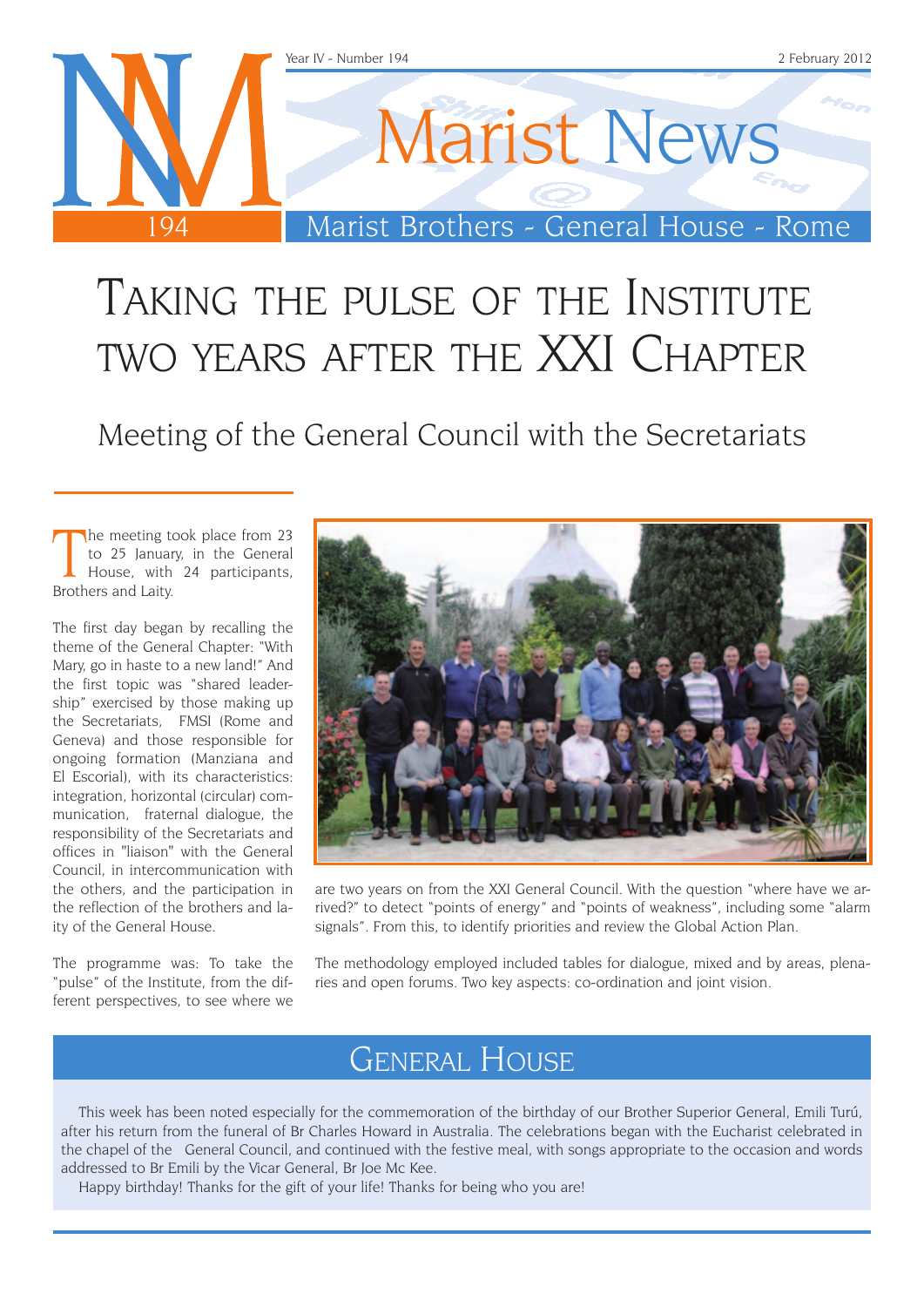First day: "Detecting points of energy", such as:

- Value the new that is appearing, "signals" (versus great burden that restrains us)
- New areas of solidarity (Geneva, etc.) - Protection of minors (policy) - Advocacy of child rights.
- Broader vision of MISSION (new manner of being ) – Other ways of carrying out the mission in the school - AMAG
- Style of leadership: collaboration, fraternal dialogue – Marian face of the Church.
- Brothers and laity: identity, collaboration, formation.
- Internationality, "beyond tribalism", (frontiers: wall? bridge?)
- Experiences of initial and ongoing

formation, joint formation of brothers and laity.

- The "energy" coming from young brothers in some regions of the Institute.
- The wisdom of so many older brothers.
- The potential of so many schools and the great number of lay collaborators.

At the end of the day there was a Mass, during which, at the Offertory, various symbols were presented for the areas representing the particular mission and activity of each.

**Second day:** "Weak points" and "alarm signals". Aspects such as: Can we begin the change by ourselves? Can we announce today to the Institute not only decisions referring to structures, walls, or organizations, but above all decisions which affect us personally?

. . . . . . . . . . . .

And to find our place in the two years run, a suitable dynamic was used to identify priorities.

Last day: Applying the priorities to each area. Reviewing the Action Plan in accord with these questions:

- In the light of what we are saying these days, what are the implications for the Action Plan?
- What needs to be given priority?
- Will something need to be changed?
- In the spirit of co-operation and collaboration, are there possibilities of working together on some theme?

At the end, each Secretariat and FMSI defined what it wants to share with the General Council, sentiments and suggestions.

 Final reflection - an invitation to hope: "God sows always in silence". "Our elders continue planting trees knowing that they will never sit in their shade". "Trust in the Lord, that He will act" (Psalm 37: 5).

# FMSI

## Child Rights workshop at MIC, Kenya

From 12th to 16th December, a group of 32 Marist<br>From Brothers at the Marist International Centre – MIC (Nairobi, Kenya) attended a 5-day workshop by Br Jim Jolley<br>on behalf of FMSI. Attending the course were Brothers in rom 12th to 16th December, a group of 32 Marist Brothers at the Marist International Centre – MIC (Nairobi, Kenya) attended a 5-day workshop by Br Jim Jolley their second year at the MIC, representing 12 African countries. The Brothers had just finished their semester exams on the previous Friday but were attentive and keen to learn about children's rights and how to be advocates for children in their own countries.

The program offered a broad outline of the workings of the United Nations and its mechanisms that promote and protect the Rights of Children. It examined in depth the Convention on the Rights of the Child (CRC), the Universal Periodic Review (UPR), a mechanism of the Human Rights Council, as well as giving a brief overview of the 9 core treaties of the UN. The participants considered what 'advocacy' is and how it can be done locally, nationally and internationally. The Brothers were given an opportunity to write a brief submission on a human rights issue in their own country and were shown how they can work closely with FMSI to bring their issue to the attention of the UN. In the last two days the course provided an opportunity for the Brothers to look at ways in which they can use their knowledge about children's rights in the school situation, being attentive in particular to articles 3 and 12 of the CRC.

Feedback on the workshop reflect satisfaction with what was offered.

- "It has widened our knowledge and understanding concerning the rights of the children".
- "It has created awareness on organizations that promote human rights in our respective countries."
- "The workshop has helped us to understand and appreciate the work of the institute, especially through FMSI."

The intention is to hold a similar course each year for the 'Second Years' at MIC.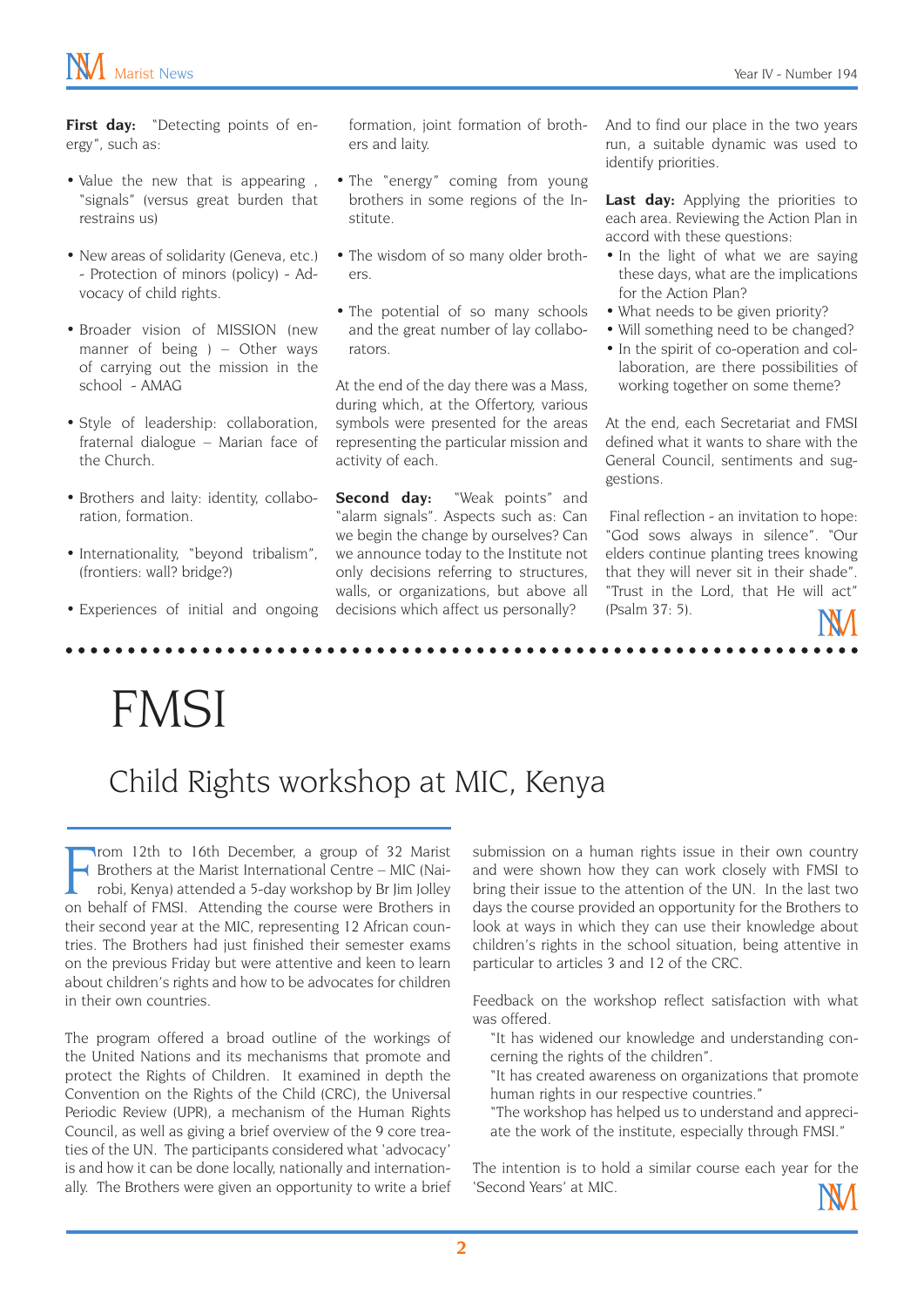## Marist Asia Pacific Center MAPAC newsbits

The MAPAC Brothers live in five separate houses called "fraternities". The first and second years are mixed in three fraternities while the he MAPAC Brothers live in five separate houses called "fraternities". The first and second years third years are in one fraternity. Three fraternities have 11 student Brothers and one staff Brother each. These are Lorenzo, Chanel and Francois. The third year fraternity is called Alfano. Since the seven third year Brothers have graduated and returned to their respective countries, Alfano is an empty house until the start of the new school year. The fifth house is La Valla where the staff Brothers live.

After five long weeks of anxious waiting for the renewal of their visa, the four non-Filipino third years Brothers finally left for their respective provinces. On November 15, Bros. Udara (Sri Lanka), Malangmei and Antony (both Indians) finally left Manila. The three of them took the same plane for Bangkok. Malangmei and Antony stayed for three days with the Ad Gentes community before proceeding to Calcutta and Trichy respectively. Udara was not able to enter Thailand; he boarded the next plane bound for Colombo. Raphael (Solomon Islands) left Manila on the 18th for Port Morseby. He will eventually go to Vanuatu, his first teaching assignment.

From December 4 to 22 Alfano Fraternity house was the base for the ten Year 10 students and three staff members from the Sacred Heart College in Adelaide, South Australia for their immersion experience in Zambales and with Gawad Kalinga.

During our semestral break, the first and second year student Brothers plus two from Mission Ad Gentes sector together with some of our staff Brothers had their two week seminar on Child Advocacy with Bros. Jim Jolly and Manel Mendoza of FMSI Geneva. On the



other hand, the four remaining third years had their English enrichment class with Mrs. Mariquit Delgado. From the students feedback both courses were indeed very beneficial for them. After their English class, the four third year Brothers had their outing at Baloy Long Beach in Olongapo City with staff Brothers Roshan, Rustico and Romy.

This second semester we have the following data regarding MAPAC student population:

### **Marist Brothers:**

- 1st years 19
- 2nd years 14

### **Externs:**

- Daughters of St. Francis of Assisi Sisters (DSFA) 3
- Handmaids of the Sacred Heart of Jesus Sisters (ACI) 3
- Hospitaller Sisters of the Sacred Heart of Jesus (HSC) 3
- • Little Workers of the Sacred Heart  $(IWSH)$   $\Lambda$
- Pious Worker Sisters of the Immaculate Conception (POIC) 2
- Barnabite Postulants (CRSP) 6
- Lay Woman 1

**Total: 55**



### Religious profession in Medellín

As in previous years, the Interprovincial Novitiate of La Valla in Medellín, Colombia, had cause to celebrate, with the first profession of Brothers Andrés Felipe Bedoya Sánchez andJames Yamit Castro Guerrero, on Thursday, 8 December 2011. Various priest friends concelebrated and we were accompanied by former Brothers, friends of the Brothers, the Marist Fraternity, friends and neighbours, as well as catechists, children and young people of the pastoral groups.